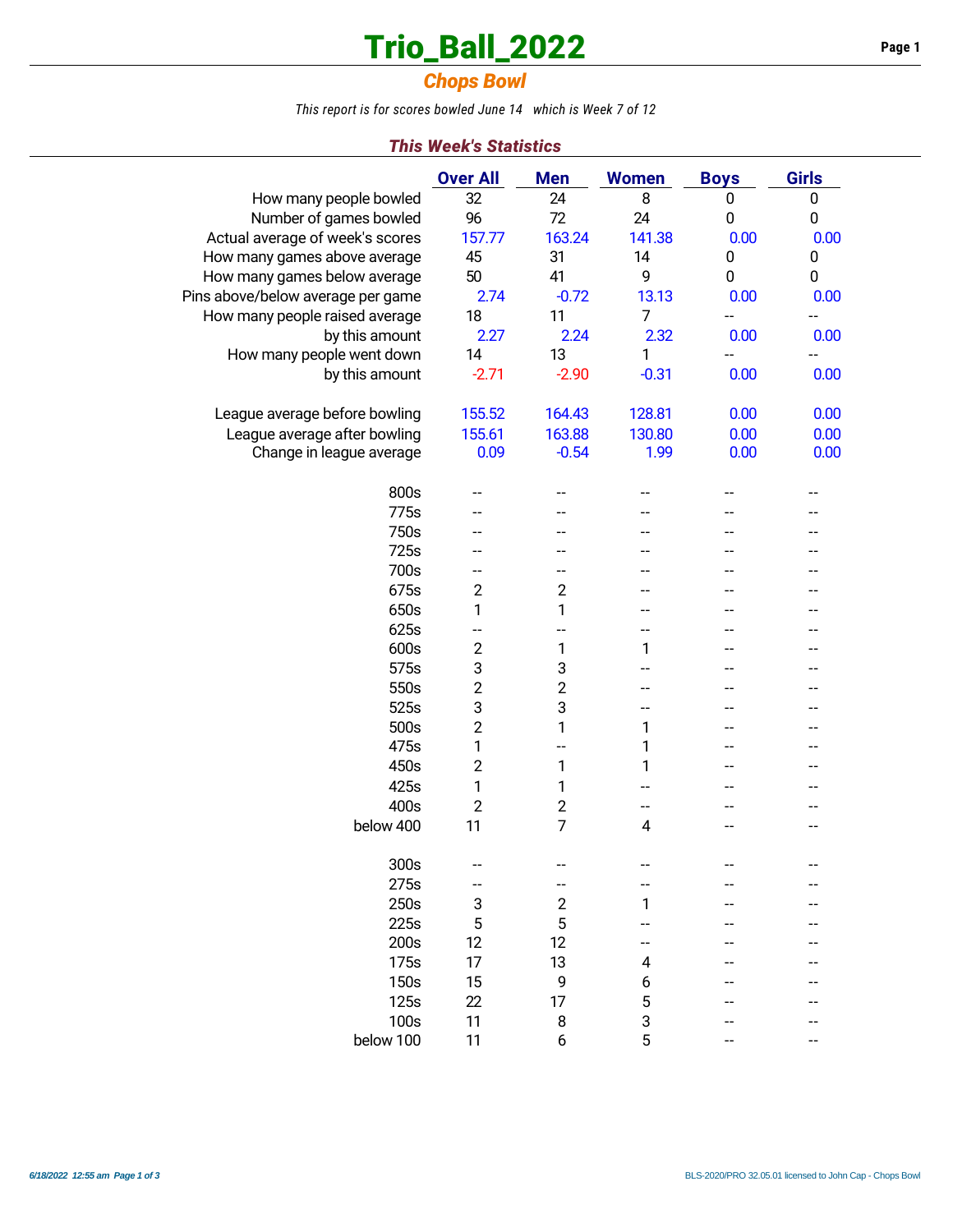#### *This report is for scores bowled June 14 which is Week 7 of 12*

#### *Team Average vs Avg of Scores*



#### *Average of Scores for Each Game*





*Amount Over/Under Team Average*